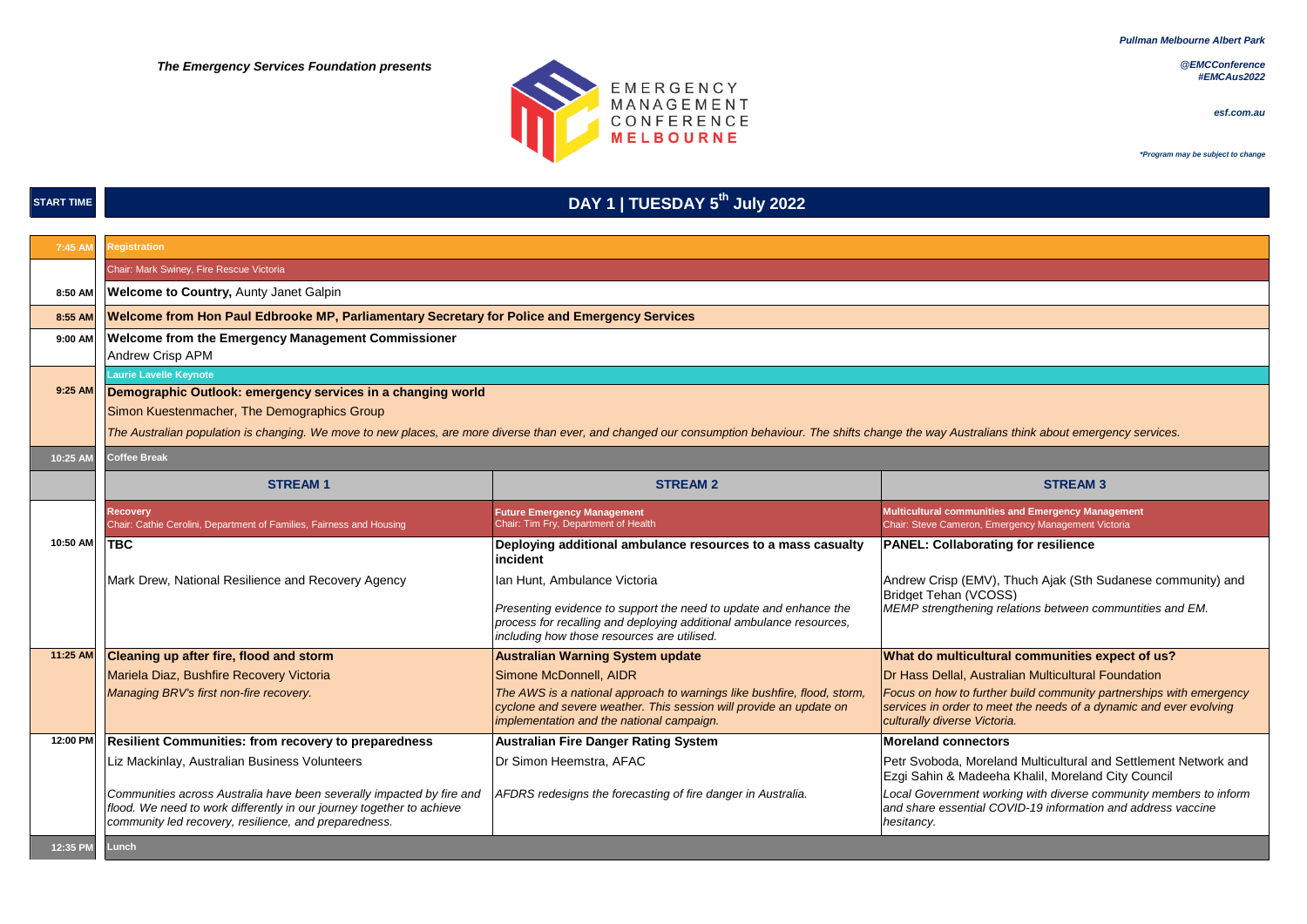# **DAY 1 | TUESDAY 5th July 2022**

|         | <b>STREAM1</b>                                                                                                                                                                     | <b>STREAM 2</b>                                                                                                                                                                                                          | <b>STREAM 3</b>                                                                                                                                                                                                                                    |  |  |  |
|---------|------------------------------------------------------------------------------------------------------------------------------------------------------------------------------------|--------------------------------------------------------------------------------------------------------------------------------------------------------------------------------------------------------------------------|----------------------------------------------------------------------------------------------------------------------------------------------------------------------------------------------------------------------------------------------------|--|--|--|
|         | <b>Climate and Environment</b><br>Chair: Garry Oakley, Fire Rescue Victoria                                                                                                        | <b>Communications and Engagement</b><br>Chair: Amii Carmichael-Hogan, Inspector-General for Emergency Management                                                                                                         | Wellbeing<br>Chair: Olivia Howarth, Ambulance Victoria                                                                                                                                                                                             |  |  |  |
| 1:30 PM | <b>Communicating forecast uncertainty</b>                                                                                                                                          | Communicating with multicultural communities through<br>Victoria's "Second Wave"                                                                                                                                         | <b>Paws for Peers</b>                                                                                                                                                                                                                              |  |  |  |
|         | Diana Eadie, Bureau of Meteorology                                                                                                                                                 | Matthew Guy, Department of Families, Fairness and Housing                                                                                                                                                                | Gina Mammone ESM, Ambulance Victoria                                                                                                                                                                                                               |  |  |  |
|         | BoM's experience through the June severe weather event and the more<br>recent activity in NSW and QLD.                                                                             | The lessons learnt from Victoria's "Second Wave" in how to best<br>communicate with culturally and linguistically diverse communities at risk<br>in an ongoing emergency situation.                                      | Innovative approachs to Peer Support in AV.                                                                                                                                                                                                        |  |  |  |
| 2:05 PM | <b>TBC-Energy</b>                                                                                                                                                                  | Engaging with the community during an emergency                                                                                                                                                                          | <b>Leading for Better Mental Health</b>                                                                                                                                                                                                            |  |  |  |
|         | Ken Tilly and Arthi Pillapakkan, Department of Environment, Land,<br><b>Water and Planning</b>                                                                                     | Natalie Webster, Victoria Police Media                                                                                                                                                                                   | Siusan MacKenzie, Emergency Services Foundation                                                                                                                                                                                                    |  |  |  |
|         |                                                                                                                                                                                    | How Victoria Police adapts to changing public expectations and an<br>evolving media landscape.                                                                                                                           | Leading for Better Mental Health is a program that was designed to meet<br>a need identified by the ESF Learning Network for a development<br>program specifically for team leaders to help them nurture psychological<br>safety in the workplace. |  |  |  |
| 2:40 PM | Lessons from a Black Elephant event-What can Tonga teach us?                                                                                                                       | Taking risks - Health messaging is continually evolving                                                                                                                                                                  | Well Beyond: A new approach for better retirement transitions                                                                                                                                                                                      |  |  |  |
|         | Andrew Tupper, Natural Hazards Consulting                                                                                                                                          | Andrew Stark, Department of Health                                                                                                                                                                                       | Dr Sarah Hewat, Emergency Services Foundation                                                                                                                                                                                                      |  |  |  |
|         | What can the enormous Tongan eruption of January 2022 teach us<br>about such events that are known to be possible, but that we are not<br>prepared for?                            |                                                                                                                                                                                                                          | ESF's Well Beyond is a ground-up and collaboratively designed program<br>of works designed to address unique challenges of retiring and retired<br>emergency service workers.                                                                      |  |  |  |
| 3:15 PM | <b>Coffee Break</b>                                                                                                                                                                |                                                                                                                                                                                                                          |                                                                                                                                                                                                                                                    |  |  |  |
|         | Chair: Steve O'Malley, Fire Rescue Victoria                                                                                                                                        |                                                                                                                                                                                                                          |                                                                                                                                                                                                                                                    |  |  |  |
|         | The Claire Zara Memorial Oration                                                                                                                                                   |                                                                                                                                                                                                                          |                                                                                                                                                                                                                                                    |  |  |  |
| 3:45 PM | Leading and learning through transition                                                                                                                                            |                                                                                                                                                                                                                          |                                                                                                                                                                                                                                                    |  |  |  |
|         | Chyloe Kurdas, Consultant and Cultural Change and Inclusion & Diversity Specialist, Australian Red Cross                                                                           |                                                                                                                                                                                                                          |                                                                                                                                                                                                                                                    |  |  |  |
|         | change traditionally male environments.                                                                                                                                            | One of the driving forces behind the AFL Women's competition and the implementation of the Australian golf industry's national gender equality strategy, Chyloe will share lessons learned through leading such cultural |                                                                                                                                                                                                                                                    |  |  |  |
|         | Chair: A/Asst Comm. Brad Dixon, Victoria Police                                                                                                                                    |                                                                                                                                                                                                                          |                                                                                                                                                                                                                                                    |  |  |  |
| 4:25 PM | <b>Encouraging cooperative community behaviour during emergencies</b>                                                                                                              |                                                                                                                                                                                                                          |                                                                                                                                                                                                                                                    |  |  |  |
|         | Bella Cameron and Rachaele May, Department of Jobs, Precincts and Regions and Bowen Fung, The Behavioural Insights Team                                                            |                                                                                                                                                                                                                          |                                                                                                                                                                                                                                                    |  |  |  |
| 4:55PM  | Identifying drivers behind panic-buying and strategies for future emergencies.                                                                                                     |                                                                                                                                                                                                                          |                                                                                                                                                                                                                                                    |  |  |  |
|         | PANEL: What were the public housing tower lockdown lessons?<br>Andrew Crisp APM, Emergency Management Commissioner, Department of Health, Local Govt and Community Representatives |                                                                                                                                                                                                                          |                                                                                                                                                                                                                                                    |  |  |  |
| 5:30 PM | <b>Close</b>                                                                                                                                                                       |                                                                                                                                                                                                                          |                                                                                                                                                                                                                                                    |  |  |  |
| 5:35 PM | <b>Conference Cocktails and Resilient Australia Awards - Victoria Presentation Ceremony</b>                                                                                        |                                                                                                                                                                                                                          |                                                                                                                                                                                                                                                    |  |  |  |
| 7:00 PM | <b>Conference Dinner</b>                                                                                                                                                           |                                                                                                                                                                                                                          |                                                                                                                                                                                                                                                    |  |  |  |
|         |                                                                                                                                                                                    |                                                                                                                                                                                                                          |                                                                                                                                                                                                                                                    |  |  |  |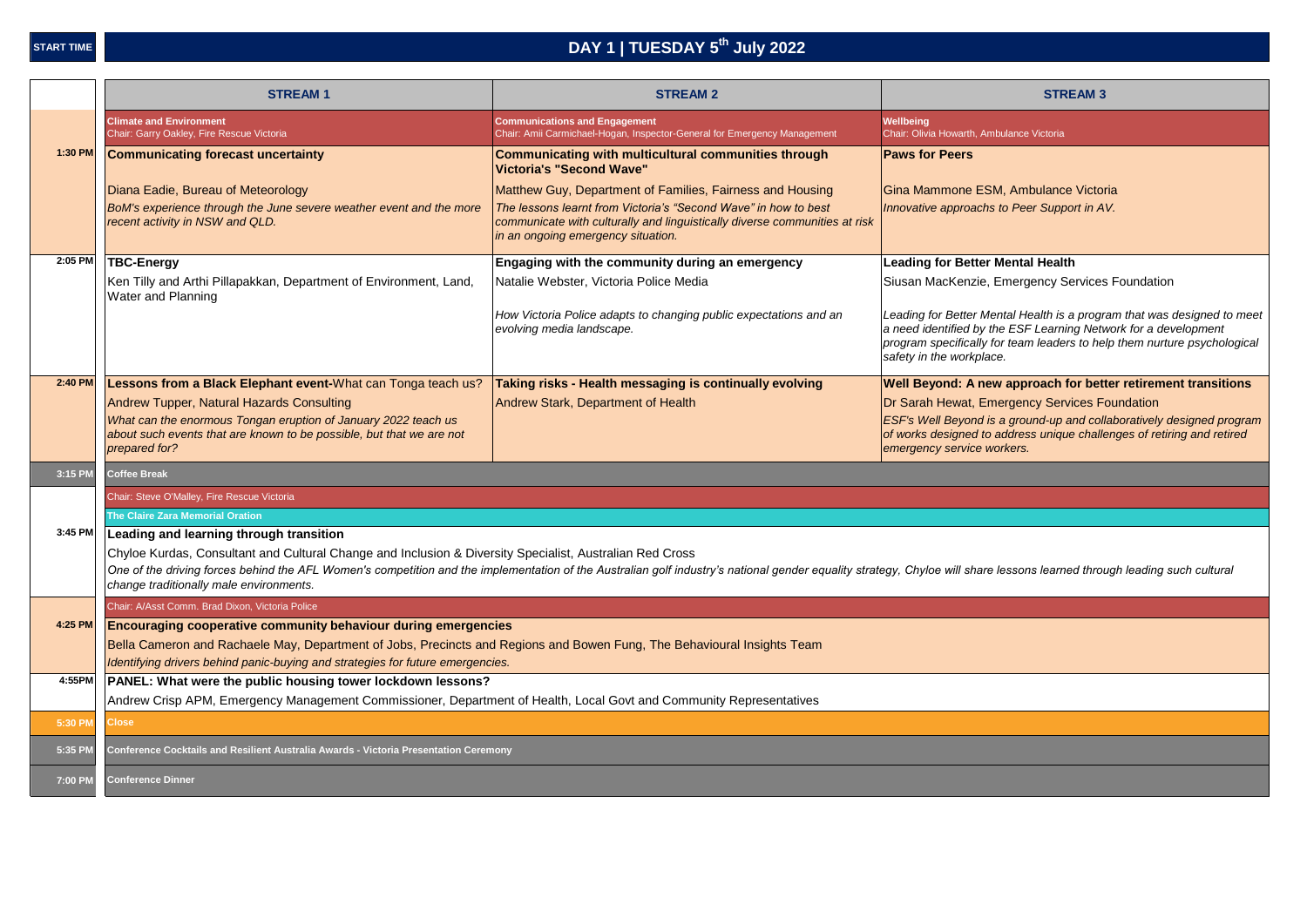*Pullman Melbourne Albert Park*

*@EMCConference #EMCAus2022*

*esf.com.au*



#### **START TIME**

# **DAY 2 | WEDNESDAY 6th July 2022**

| 8:00 AM  | <b>Registration</b>                                                                                                                                                                |                                                                                                                                                                         |                                                                                                                                                                                 |  |  |  |
|----------|------------------------------------------------------------------------------------------------------------------------------------------------------------------------------------|-------------------------------------------------------------------------------------------------------------------------------------------------------------------------|---------------------------------------------------------------------------------------------------------------------------------------------------------------------------------|--|--|--|
|          | Chair: Siusan MacKenzie, CEO, Emergency Services Foundation                                                                                                                        |                                                                                                                                                                         |                                                                                                                                                                                 |  |  |  |
| 9:00 AM  | Reflections on life and leadership - The need for Virtue never goes away                                                                                                           |                                                                                                                                                                         |                                                                                                                                                                                 |  |  |  |
|          | Dr Mark Crosweller PhD AFSM, Ethical Intelligence                                                                                                                                  |                                                                                                                                                                         |                                                                                                                                                                                 |  |  |  |
|          | Explore the criticality of Virtue Ethics in emergency services leadership, what stops Virtue, and how we can nurture Virtue to become an inherent part of our leadership approach. |                                                                                                                                                                         |                                                                                                                                                                                 |  |  |  |
| 10:10 AM | <b>Coffee Break</b>                                                                                                                                                                |                                                                                                                                                                         |                                                                                                                                                                                 |  |  |  |
|          | <b>STREAM1</b>                                                                                                                                                                     | <b>STREAM 2</b>                                                                                                                                                         | <b>STREAM 3</b>                                                                                                                                                                 |  |  |  |
|          | <b>Cyber-security and Disinformation</b><br>Chair: Steph Morley, Inspector-General for Emergency Management                                                                        | <b>Disaster Mitigation and Planning</b><br>Chair: Brett Drummond, Ambulance Victoria                                                                                    | <b>Diversity Workshop</b><br>Chair: Steve Cameron, Emergency Management Victoria                                                                                                |  |  |  |
| 10:35 AM | Angry Young Men'? Who were the Freedom Rally Protestors<br>and how should we understand their actions?                                                                             | <b>Building flood resilience</b>                                                                                                                                        | Analysing community resilience                                                                                                                                                  |  |  |  |
|          | Dr Joshua Roose, Deakin University                                                                                                                                                 | Andrew Gissing, Risk Frontiers                                                                                                                                          | Anne Leadbeater OAM, Leadbeater Group                                                                                                                                           |  |  |  |
|          | Exploring the composition of the anti-lockdown protesters and their<br>various ideologies with a focus on lessons learnt.                                                          | Reflection on recent flood lessons to provide insights for building flood   A quest to better understand the models used to measure community<br>resilience.            | resilience has highlighted the potential for a more community-<br>centered, 'bottom-up' approach that celebrates community capacity<br>and adaptation.                          |  |  |  |
| 11:10 AM | <b>Crisis Points: addressing violent extremism during states of</b><br>emergency                                                                                                   | Do we learn lessons or just document them?                                                                                                                              | <b>Playing in the dark</b>                                                                                                                                                      |  |  |  |
|          | Lydia Khalil, Deakin University/Lowy Institute                                                                                                                                     | Mark Duckworth, Centre for Resilient and Inclusive Societies,<br>Alfred Deakin Institute, Deakin University                                                             | Christine Drummond, City of Melbourne and Jen Rae, Artist                                                                                                                       |  |  |  |
|          | In Australia as elsewhere, violent extremist actors have exploited<br>crisis and disaster situations.                                                                              | We need a permanent trained and funded surge capacity.                                                                                                                  | Strengthening community readiness through creativity and diverse<br>groups working together with Arts House Refuge and City of<br>Melbourne's Exercise Torrent as case studies. |  |  |  |
| 11:45 AM | Cyber Incident Management Arrangements (CIMA) for<br><b>Australian Governments</b>                                                                                                 | Lessons from the June 2021 extreme weather event                                                                                                                        | Diverse communities supporting each other                                                                                                                                       |  |  |  |
|          | Anu Singh, Australian Cyber Security Centre                                                                                                                                        | Dr Claire Cooper, Emergency Management Victoria                                                                                                                         | Anisa Sharif (AFP), Det Insp Spiros Drossos (AFP), Colin<br>Campbell (FRV)                                                                                                      |  |  |  |
|          | CIMA outlines the inter-jurisdictional coordination arrangements and<br>principles for Australian governments' cooperation in response to<br>national cyber incidents.             | The Coordinated Learning Review into the June 2021 Extreme<br>Weather Event was established to ensure a coordinated and<br>consistent approach for reviewing the event. | Fired Up - award winning documentary.                                                                                                                                           |  |  |  |
| 12:20 PM | Lunch                                                                                                                                                                              |                                                                                                                                                                         |                                                                                                                                                                                 |  |  |  |